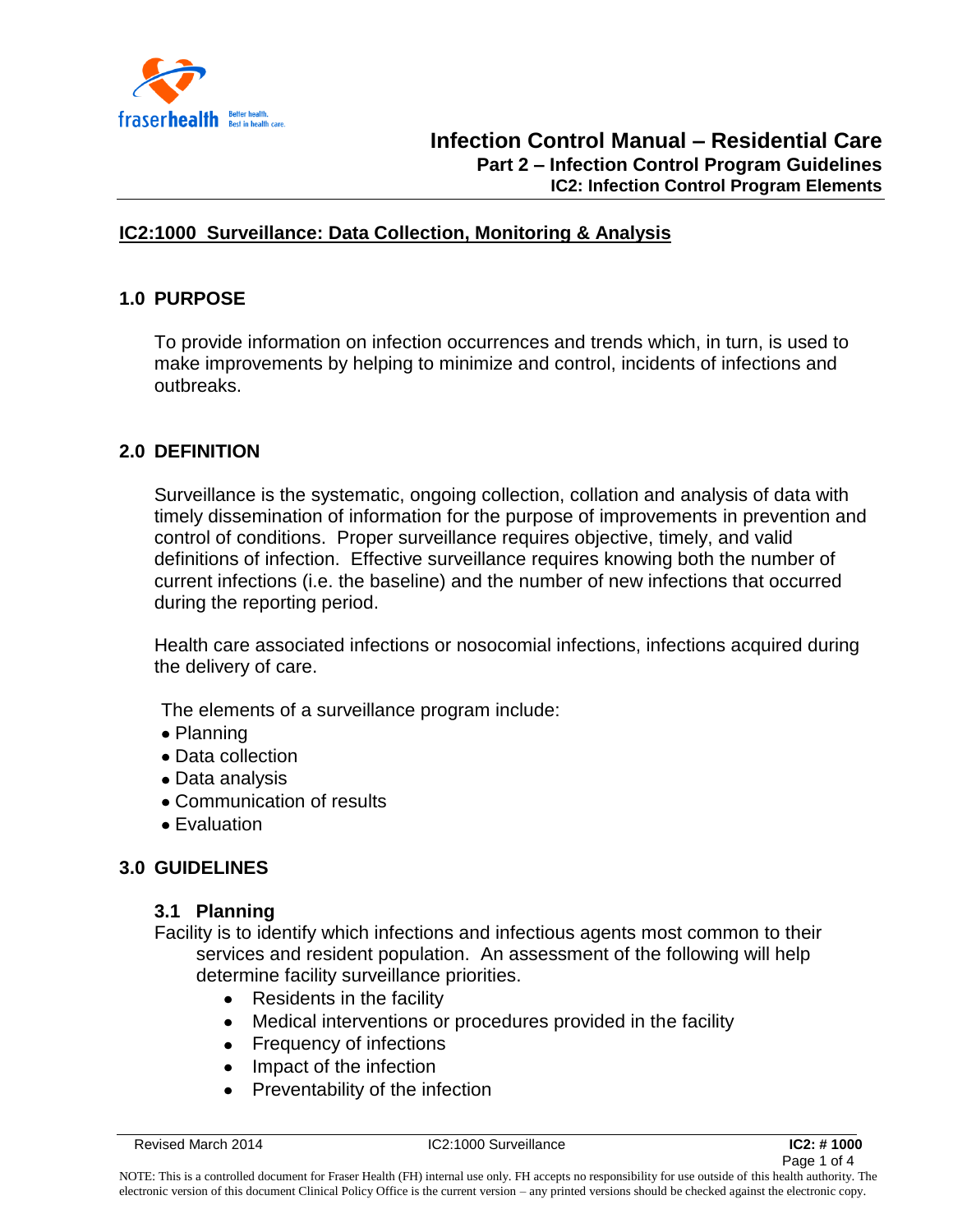

#### **Data Collection**

- 3.1.1 In order to conduct purposeful surveillance, facilities must determine: the type of information needed to identify infections
	- the processes and procedures needed in order to collect the information you need
	- *triggers* for data collection: *triggers* are potential clues to infection they may include: fever, specific symptoms, certain physician orders such as cultures or antibiotic medications, and certain laboratory test results.
- 3.1.2 Identify your sources of data. These may include:
	- reports from staff
	- residents' medical records
	- resident assessments
	- laboratory and radiology reports
- 3.1.3 Utilize validated infection surveillance definitions for infections (see IC2:1100 Appendix I surveillance definitions,).
- 3.1.5 Collect data on an on-going basis. Refer to sample Surveillance Record (see IC2:1200, Appendix II)

# **3.2 Data Analysis**

- 3.2.1 Review and analyze your data at least monthly and daily during suspected outbreaks.
- 3.2.3 Examine your worksheet data for clinical and geographic trends. Ask the following questions and look for the features that these residents have in common (e.g. gender, caregivers, devices, treatments):
	- $\bullet$ Are most of the cases on a particular hall or wing?
	- Are several residents having similar symptoms?  $\bullet$
- 3.2.4 Compute the rates of new infections in your facility. Number of new infections  $x$  100 = Incident Rate Resident Population x 1000
- 3.2.5 Monitor your facility's indicators for infection control.
- 3.2.6 Evaluate your surveillance data regularly and whenever there is a sudden increase in the number of infections or a new type of infection. Look for emerging trends in your data.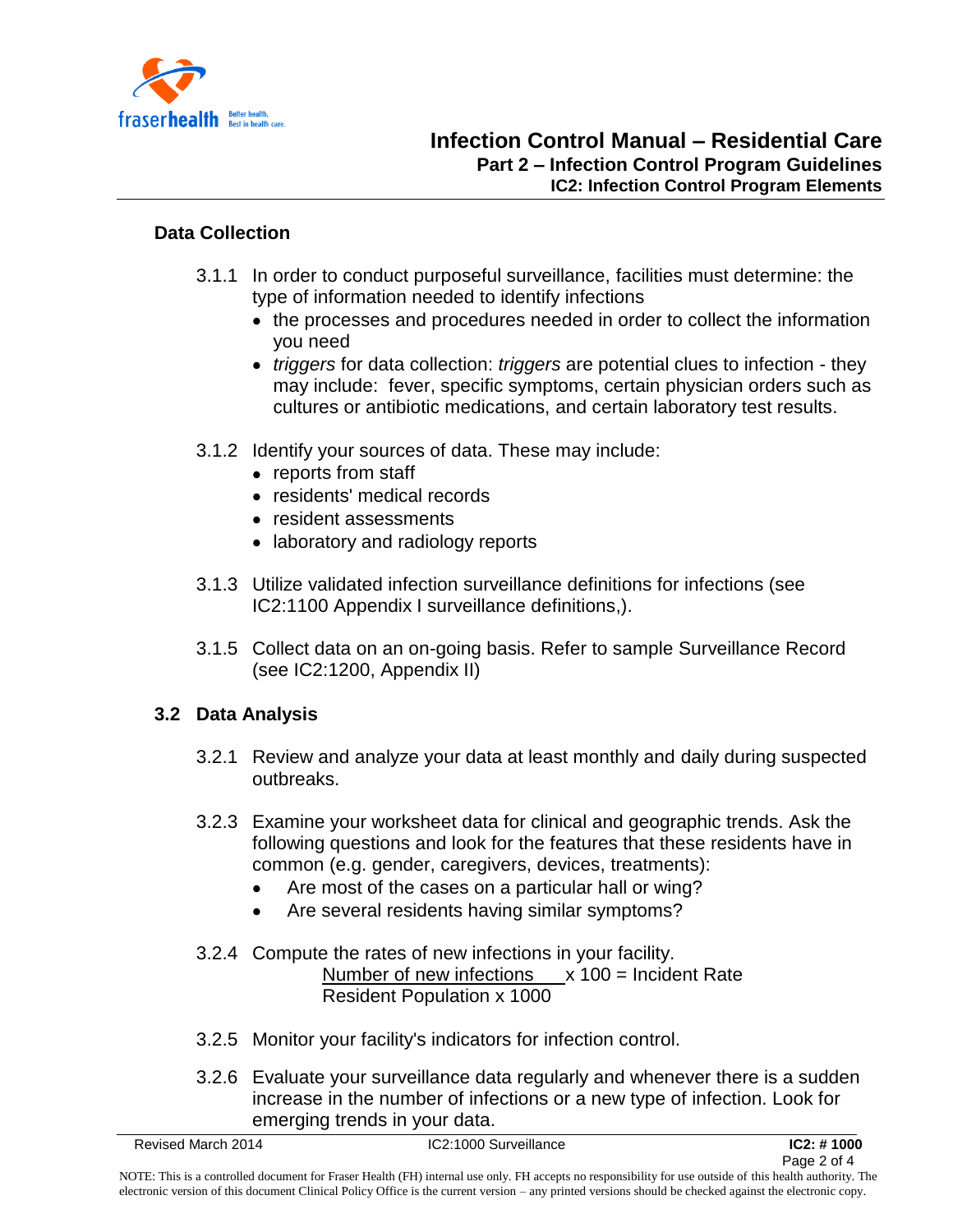

3.2.7 Look for clusters of residents with similar symptoms, type of infection, or physical location within your facility. Determine the similarities among affected residents.

#### **3.3 Communication of Results**

- 3.3.1 Compile and share surveillance data and statistics with the Infection Control Committee, the employees, and whenever there are new trends or suspected outbreaks. It is suggested that data be compiled monthly and reported at least quarterly, however the frequency is defined based on the facility's own infection control program design.
- 3.3.2 Use surveillance information to identify and address infection control issues.
	- Infection rates for a particular infection during the same months across consecutive years suggest seasonal patterns.
	- Infection rates in consecutive months during the year suggest emerging trends.
	- Differences in infection rates among your nursing units should lead you to seek reasons for the observed differences.
- 3.3.3 Prepare a report for members of the Infection Control Committee, and employees at least quarterly and whenever an outbreak is suspected. Your report should include:
	- A written summary of infections that occurred since the last report date.
	- Summary rates for all nosocomial infections that have occurred since the last report.
	- Simple graphs that show infection trends.
	- Numbers and rates of infection.
	- Your recommendations for actions that need to be taken.
	- Procedures that need to be implemented to halt a newly identified outbreak.
	- A summary of employee education required for procedural changes.

# **3.4 Evaluation**

Surveillance data are important in determining which infection control practices need to be reviewed. Therefore, it is important to make surveillance data available to the employees on the unit and the infection control committee. The data should be presented regularly (as determined by your ICC) and in a format that helps the infection control committee make decisions for changes to improve outcomes.

NOTE: This is a controlled document for Fraser Health (FH) internal use only. FH accepts no responsibility for use outside of this health authority. The electronic version of this document Clinical Policy Office is the current version – any printed versions should be checked against the electronic copy.